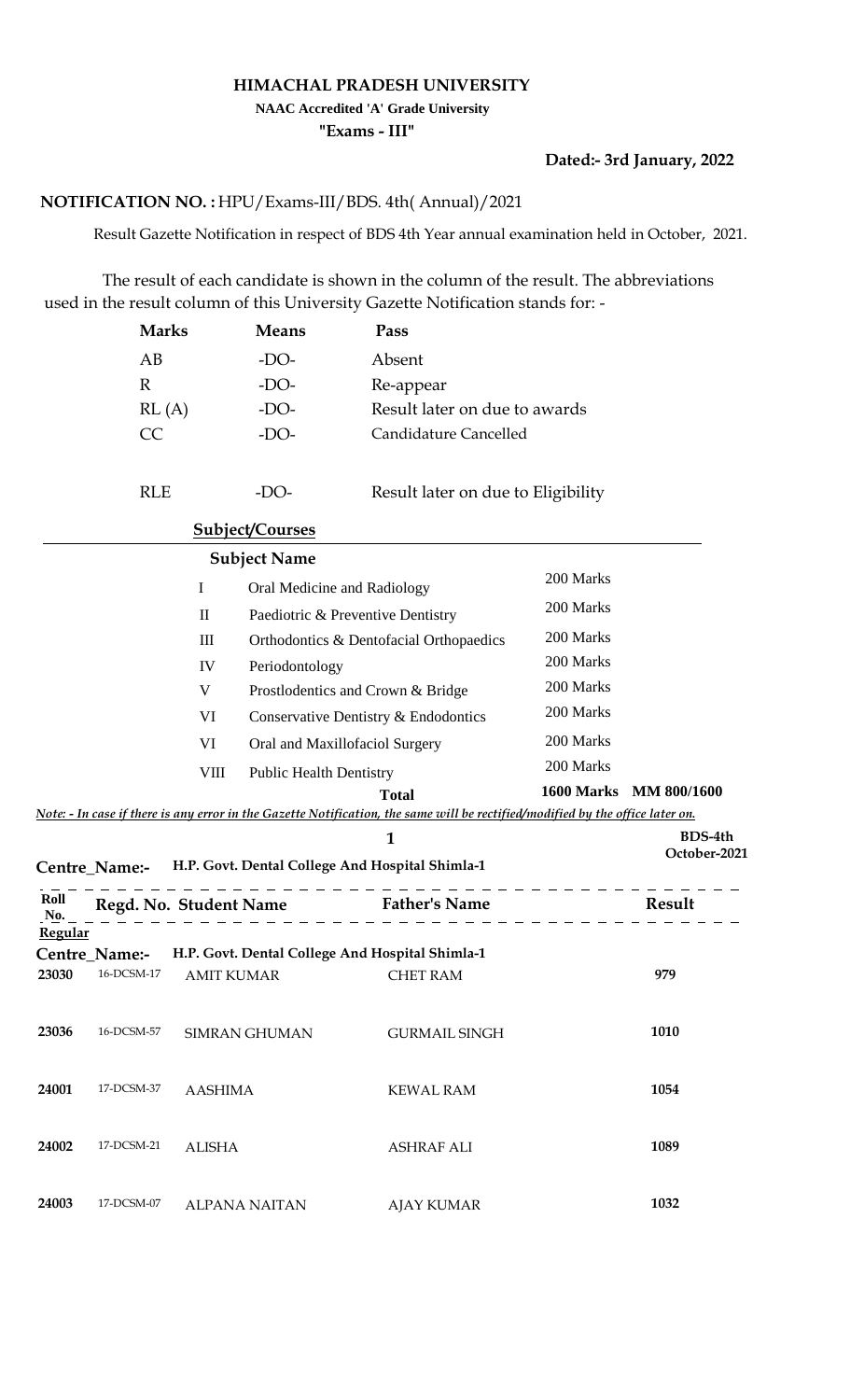**Centre\_Name:- H.P. Govt. Dental College And Hospital Shimla-1**

| Roll<br>No. |            |                           | Regd. No. Student Name<br>$\begin{array}{c} \text{Regd. No. Student Name} \\ \hline \end{array}$ |      |
|-------------|------------|---------------------------|--------------------------------------------------------------------------------------------------|------|
| Regular     |            |                           |                                                                                                  |      |
| 24004       | 17-DCSM-08 | BHAWNA SINGH SURESH KUMAR |                                                                                                  | 1066 |
| 24005       | 17-DCSM-19 | <b>ISHPREET KAUR</b>      | <b>AMARJEET SINGH</b>                                                                            | 1130 |
| 24006       | 17-DCSM-10 | <b>KANCHAN BALA</b>       | PIAR SINGH                                                                                       | 1048 |
| 24007       | 15-DCSM-38 | KRITIKA CHOUHAN           | D.R. CHOUHAN                                                                                     | 1009 |
| 24008       | 17-DCSM-06 | NEHA THAKUR               | <b>DABE RAM</b>                                                                                  | 1126 |
| 24009       | 17-DCSM-03 | PARUL SHARMA              | <b>ANIL SHARMA</b>                                                                               | 1066 |
| 24010       | 15-KD-371  | <b>PRIYANKA</b>           | <b>SURINDER KUMAR</b>                                                                            | 1081 |
| 24012       | 17-DCSM-42 | <b>SAMRIDHI</b>           | <b>ASHOK KUMAR</b>                                                                               | 1091 |
| 24013       | 17-DCSM-04 | SAKSHI KHAGTA             | RAJESHWAR KHAGTA                                                                                 | 1068 |
| 24014       | 16-ST-276  | <b>SHAGUN MAHAJAN</b>     | NARENDER GUPTA                                                                                   | 995  |
| 24015       | 17-DCSM-18 | <b>VAISHALI NARULA</b>    | SANJEEV KUMAR NARULA                                                                             | 1047 |
| 24017       | 16-DCSM-27 | DIPANKSHA CHANDEL         | TILAK RAJ CHANDEL                                                                                | 1064 |
| 24020       | 16-DCSM-45 | <b>PRERNA</b>             | NARESH KUMAR                                                                                     | 1069 |
| 24022       | 17-DCSM-29 | <b>AKSHITA</b>            | <b>KAMAL KISHOR</b>                                                                              | 1029 |
| 24023       | 17-DCSM-26 | MAMTA AGGARWAL            | SURYA KANT AGGARWAL                                                                              | 1065 |
| 24026       | 17-DCSM-46 | <b>REENA</b>              | <b>RAM PADAM NEGI</b>                                                                            | 1008 |
| 24027       | 17-DCSM-20 | <b>RITIKA</b>             | NARESH KAPOOR                                                                                    | 1074 |
| 24028       | 17-DCSM-05 | SMILEE CHOUDHARY          | SATISH CHOUDHARY                                                                                 | 1084 |
| 24029       | 17-DCSM-27 | SNIGDHA WALIA             | <b>RAJIV WALIA</b>                                                                               | 1075 |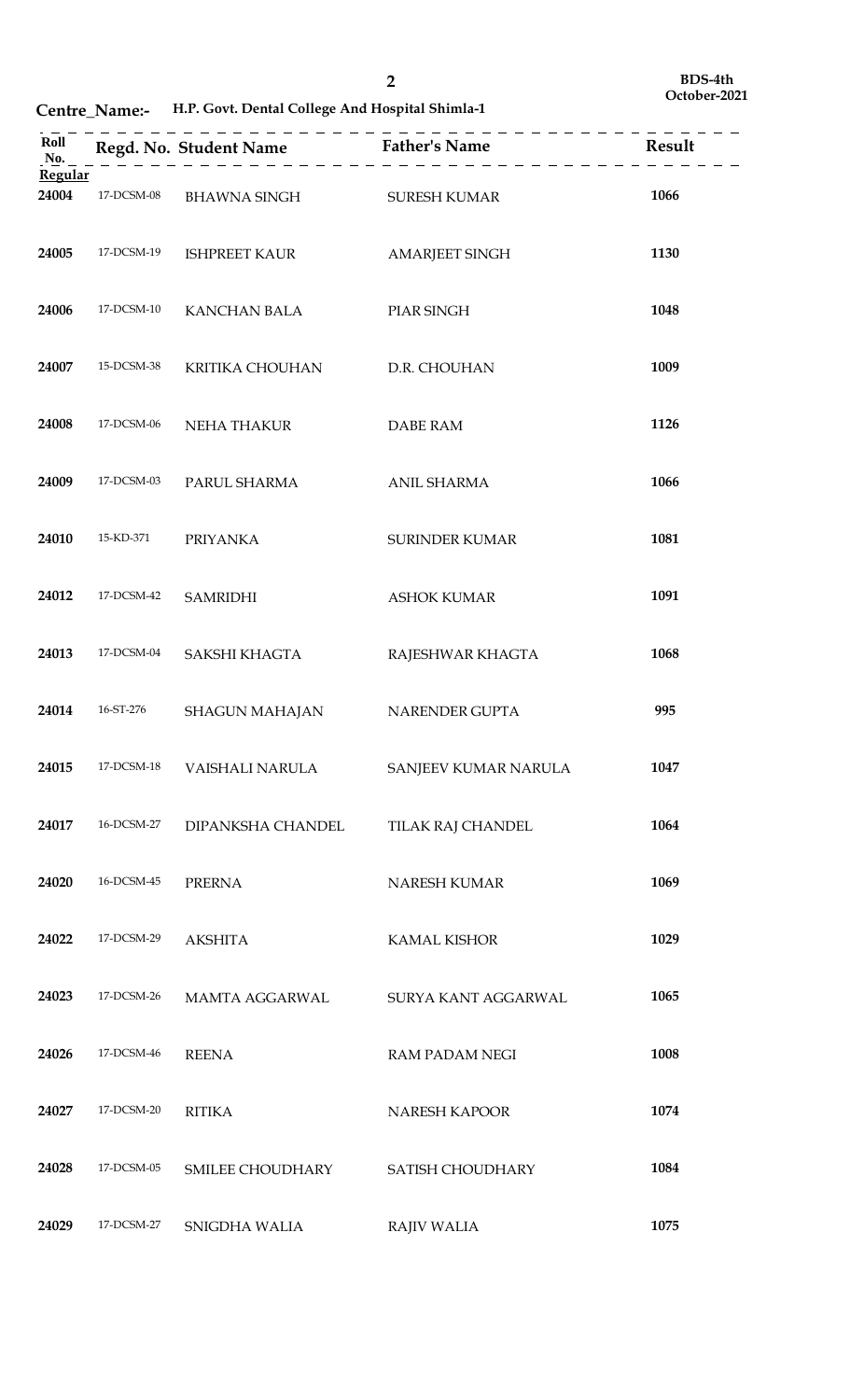**Centre\_Name:- H.P. Govt. Dental College And Hospital Shimla-1**

| Roll<br>No.      |                             |                                                                      | Regd. No. Student Name Father's Name | Result |
|------------------|-----------------------------|----------------------------------------------------------------------|--------------------------------------|--------|
| Regular<br>24035 | 17-DCSM-55                  | SUHASINI RAINA PRAN NATH RAINA                                       |                                      | 1043   |
| 24101            | Centre_Name:-<br>17-DCSN-17 | Himachal Dental College Sundernagar, Mandi (H.P.)<br><b>PARITOSH</b> | DHARAMPAL VERMA                      | 948    |
| 24102            | 17-DCSN-18                  | <b>TANVI</b>                                                         | RAM GOPAL PLAYA                      | 1061   |
| 24103            | 17-DCSN-19                  | SHRUTI SONI                                                          | SURINDER SONI                        | 1145   |
| 24104            | 17-DCSN-20                  | MOHITA CHADHA                                                        | SANJAY CHADHA                        | 1054   |
| 24105            | 17-DCSN-21                  | <b>LALITA KUMARI</b>                                                 | PREMU RAM                            | 1013   |
| 24106            | 17-DCSN-22                  | KRISHNA CHAUHAN                                                      | <b>BALI RAM</b>                      | 945    |
| 24107            | 17-DCSN-23                  | ANCHAL GUPTA                                                         | ARUN KUMAR GUPTA                     | 967    |
| 24108            | 17-DCSN-24                  | VISHRUTI SHARMA                                                      | RAJEEV SHARMA                        | 971    |
| 24110            | $17$ -DCSN-26               | RISHIKA DOGRA                                                        | DESH RAJ DOGRA                       | 962    |
| 24111            | 17-DCSN-27                  | <b>SARYU BAKSHI</b>                                                  | <b>ANIL BAKSHI</b>                   | 965    |
| 24112            | 17-DCSN-28                  | NEHA BHATOEE                                                         | <b>DHANI RAM</b>                     | 925    |
| 24113            | 17-DCSN-29                  | <b>SUCHETA THAKUR</b>                                                | <b>SURESH KUMAR</b>                  | 980    |
| 24114            | 17-DCSN-30                  | AKANKSHA AWASTHI                                                     | KULDEEP AWASTHI                      | 1067   |
| 24115            | 17-DCSN-31                  | <b>AMAN KUMAR</b>                                                    | <b>MUKESH KUMAR</b>                  | 1028   |
| 24117            | 17-DCSN-33                  | CHHAVI CHAUHAN                                                       | <b>RAMESH CHAUHAN</b>                | 939    |
| 24118            | 17-DCSN-34                  | SRISHTI BODH                                                         | PREM CHAND                           | 974    |
| 24119            | 17-DCSN-35                  | <b>ADITI GAUTAM</b>                                                  | RAJ KUMAR GAUTAM                     | 940    |
| 24121            | 17-DCSN-37                  | <b>MINAKSHI</b>                                                      | <b>SUSHIL KANT</b>                   | 963    |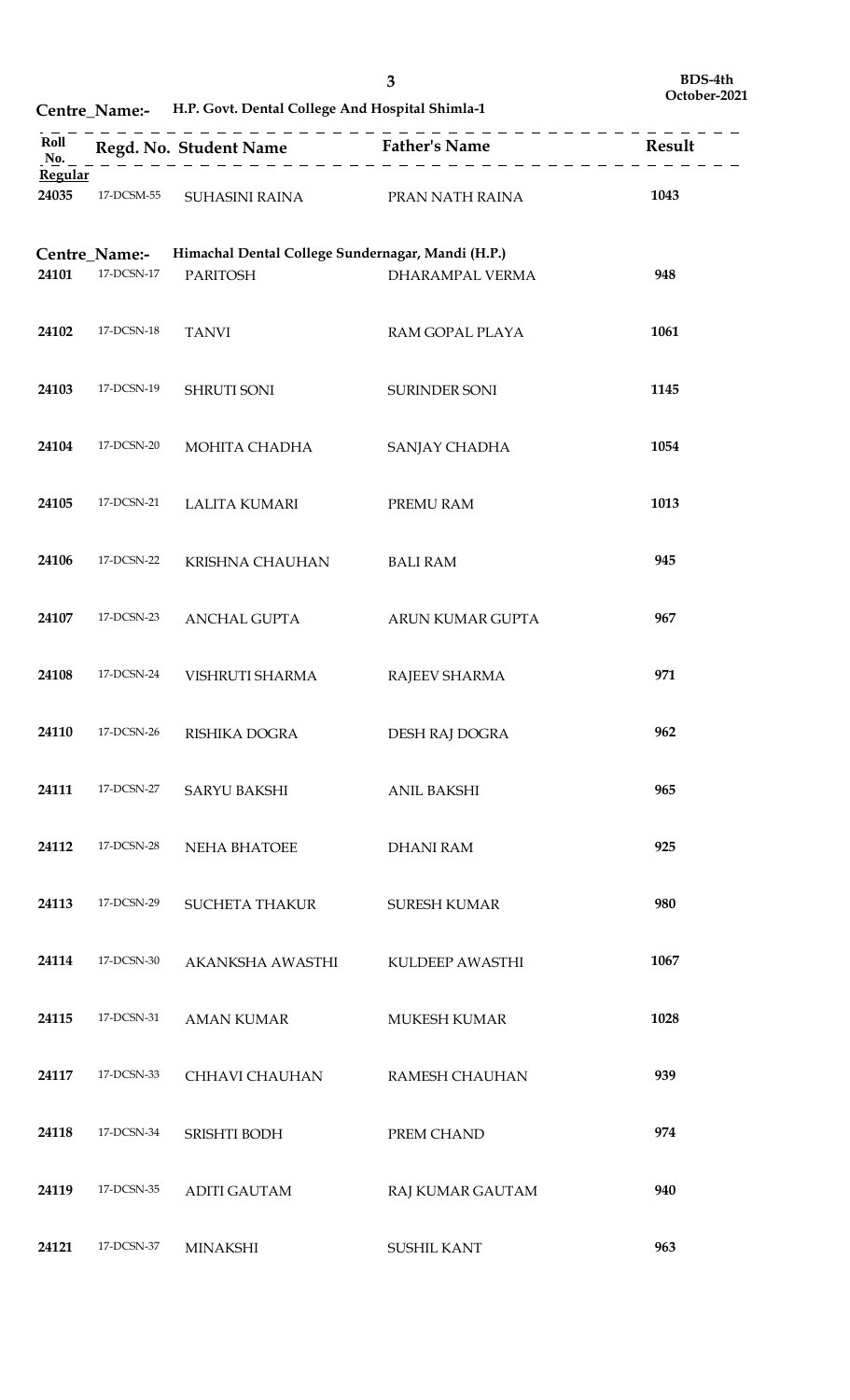**Centre\_Name:- Himachal Dental College Sundernagar, Mandi (H.P.)**

|                  |               |                                    | $    -$<br>Roll<br>No. $\begin{array}{c} \text{Real} \\ \text{Neqd. No. Student Name} \end{array}$ Father's Name<br>No. $\begin{array}{c} \text{Result} \\ \text{Reqd. A} \end{array}$ |      |
|------------------|---------------|------------------------------------|----------------------------------------------------------------------------------------------------------------------------------------------------------------------------------------|------|
| Regular<br>24122 | 17-DCSN-38    | PALAK CHOUDHARY SURENDER KUMAR     |                                                                                                                                                                                        | 995  |
| 24123            | 17-DCSN-39    | SAKSHI BHARDWAJ RAJ KUMAR BHARDWAJ |                                                                                                                                                                                        | 1003 |
| 24124            | 17-DCSN-40    | DIVYANSHI PANJLA                   | <b>SANJAY KUMAR</b>                                                                                                                                                                    | 957  |
| 24125            | 17-DCSN-41    | <b>SHIVANI</b>                     | DESH RAJ RANA                                                                                                                                                                          | 949  |
| 24126            | 17-DCSN-42    | NISHA THAKUR                       | <b>LAXMAN KUMAR SINGH</b>                                                                                                                                                              | 952  |
| 24127            | 17-DCSN-43    | AYUSHI RANA                        | RAKESH RANA                                                                                                                                                                            | 1034 |
| 24128            | 17-DCSN-44    | AASMA                              | <b>DHANSAD SK</b>                                                                                                                                                                      | 961  |
| 24129            | 17-DCSN-45    | <b>RUMEET KAUR</b>                 | SUKHMEET SINGH                                                                                                                                                                         | 958  |
| 24130            | 17-DCSN-46    | <b>JAISMINE SINGH</b>              | <b>BALBIR SINGH</b>                                                                                                                                                                    | 973  |
| 24131            | 17-DCSN-47    | MANASI SHARMA                      | DEEPAK SHARMA                                                                                                                                                                          | 947  |
| 24132            | 17-DCSN-48    | <b>SIMRAN MINHAS</b>               | VIJAY SINGH MINHAS                                                                                                                                                                     | 903  |
| 24133            | 17-DCSN-49    | <b>AVNI MAHAJAN</b>                | AJAY KUMAR MAHAJAN                                                                                                                                                                     | 950  |
| 24134            | $17$ -DCSN-50 | <b>ANSHITA BAGLWAN</b>             | RAJINDER BAGLWAN                                                                                                                                                                       | 903  |
| 24135            | 17-DCSN-51    | SHUBHAM VERMA                      | DIWAN CHAND VERMA                                                                                                                                                                      | 910  |
| 24136            | 17-DCSN-52    | SUPRIYA BHAT                       | <b>MAN MOHAN BHAT</b>                                                                                                                                                                  | 968  |
| 24137            | 17-DCSN-53    | <b>VANSHIKA</b>                    | RAJESH SHARMA                                                                                                                                                                          | 951  |
| 24138            | 17-DCSN-54    | PRAKRITI SHARMA                    | BRIJ MOHAN SHARMA                                                                                                                                                                      | 1070 |
| 24139            | 17-DCSN-55    | RAJNANDINI VASHIST                 | NARESH CHAND                                                                                                                                                                           | 910  |
| 24140            | 17-DCSN-56    | <b>UMA SRISHTI</b>                 | KRISHAN GOPAL SHARMA                                                                                                                                                                   | 999  |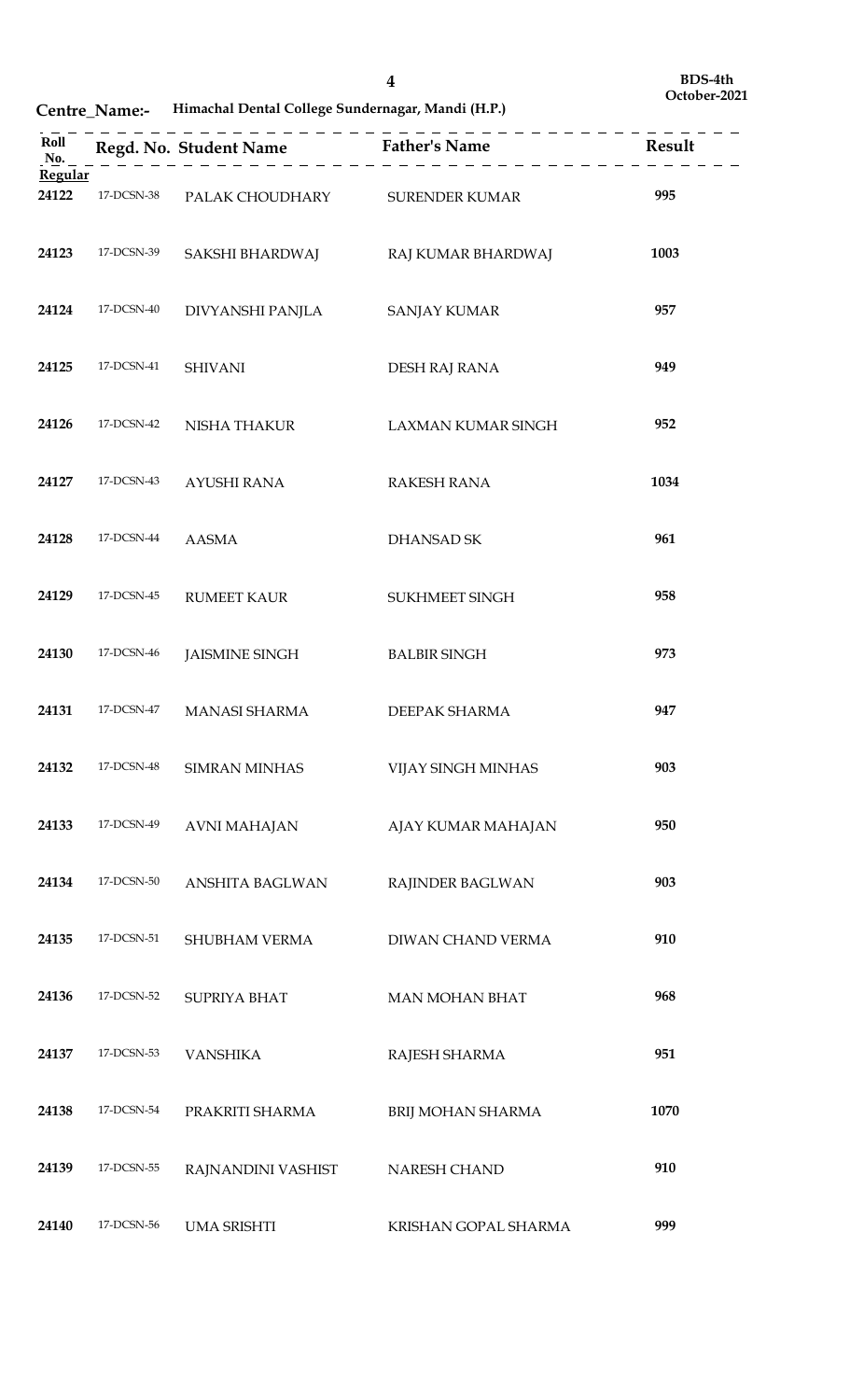**Centre\_Name:- Himachal Dental College Sundernagar, Mandi (H.P.)**

| Regular |               |                                              |                        |              |
|---------|---------------|----------------------------------------------|------------------------|--------------|
| 24141   | 17-DCSN-57    | PRAJWAL THAKUR RANJEET SINGH                 |                        | 961          |
| 24142   | 17-DCSN-58    | KOMAL AGGARWAL ASHISH AGGARWAL               |                        | 972          |
| 24144   | 17-DCSN-60    | AHAAN CHAUDHARY                              | DEEPAK CHAUDHARY       | 959          |
| 24146   | 17-DCSN-62    | SURAJ THAKUR                                 | AMAR NATH THAKUR       | 929          |
| 24147   | 17-DCSN-63    | <b>SHALINI</b>                               | <b>MANGAT RAM</b>      | 897          |
| 24150   | 17-DCSN-66    | TANYA SHARMA                                 | SHASHI SHARMA          | 1186         |
| 24151   | 17-DCSN-67    | ANVI DOGRA                                   | <b>ANUP DOGRA</b>      | 945          |
| 24152   | 17-DCSN-68    | RIDDIMA AGGARWAL                             | SANJIV AGGARWAL        | 940          |
| 24154   | 17-DCSN-70    | <b>SHRIYA THAKUR</b>                         | <b>INDER SINGH</b>     | 949          |
| 24155   | 17-DCSN-71    | NAMRATA KATOCH                               | <b>SUSHIL KUMAR</b>    | 949          |
| 24156   | 17-DCSN-72    | <b>BAZGA BASHIR</b>                          | <b>BASHIR AHMED</b>    | 934          |
| 24157   | 17-DCSN-73    | <b>SHWETA VERMA</b>                          | <b>CHANDER PARKASH</b> | 941          |
| 24158   | 15-GS-474     | <b>DIPALI</b>                                | UTTAM CHAND            | 934          |
|         |               |                                              |                        |              |
|         | Centre_Name:- | M.N.D.A.V. Dental College Tatul Solan (H.P.) |                        |              |
| 21324   | 14-DSN-23     | NITIKA SHARMA                                | <b>ASHOK SHARMA</b>    | R/- V, VIII, |
| 23331   | 16-DSN-32     | SUKHANPREET KAUR                             | <b>AVTAR SINGH</b>     | 970          |
| 23333   | 16-DSN-34     | <b>TANISHA</b>                               | <b>ANIL SHARMA</b>     | 868          |
| 24301   | 17-DSN-01     | <b>AARUSHI</b>                               | <b>RANJEET SINGH</b>   | 874          |
| 24302   | 17-DSN-02     | <b>AARUSHI KAUL</b>                          | <b>AJAY KAUL</b>       | 898          |
| 24303   | 17-DSN-04     | <b>ADITI ATTRI</b>                           | <b>RAJINDER ATTRI</b>  | 969          |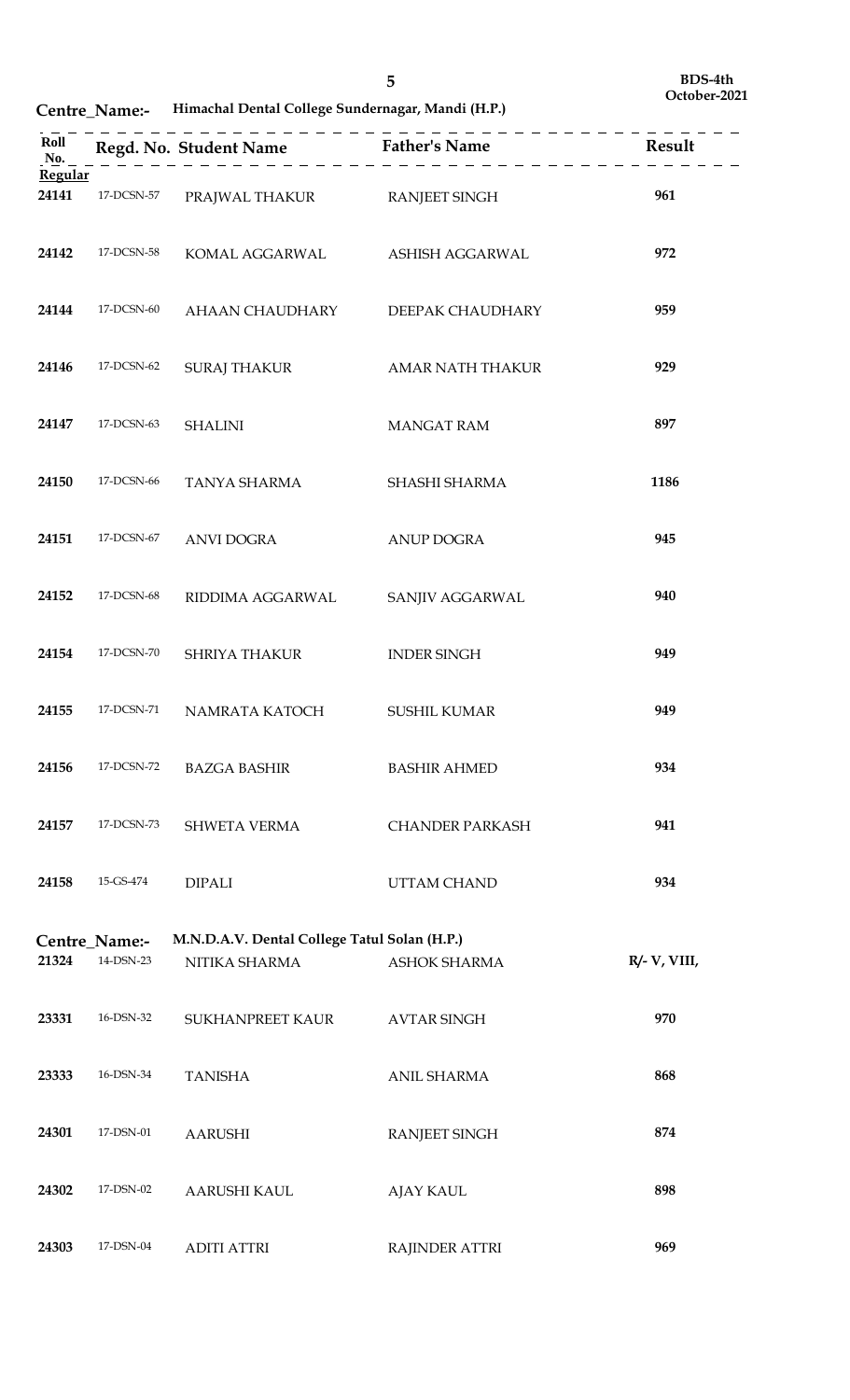**Centre\_Name:- M.N.D.A.V. Dental College Tatul Solan (H.P.)**

|                  |            | --------------                     | . _ _ _ _ _ _ _ _ _ _ _ _ _ _ _ _ _     |           |
|------------------|------------|------------------------------------|-----------------------------------------|-----------|
| Regular<br>24304 | 17-DSN-05  | ANCHAL SHARMA VINOD SHARMA         |                                         | 897       |
|                  |            |                                    |                                         |           |
| 24305            | 17-DSN-07  | ANSHUL VASHISHT                    | PARKASH CHAND VASHIST                   | $R/- I$ , |
| 24306            | 17-DSN-08  | ANUPAMA BHARTI                     | <b>GIAN CHAND</b>                       | 960       |
| 24307            | 17-DSN-09  | APRAJITA VERMA KANTI BHUSHAN VERMA |                                         | 916       |
| 24308            | 17-DSN-10  | AYUSHI DOGRA                       | UTTAM DOGRA                             | 915       |
| 24309            | 17-DSN-11  | <b>BALDINA JOHN</b>                | WILLIAM JOHN                            | 913       |
| 24310            | 17-DSN-12  | DEEPTI SRIVASTAVA                  | RATAN PRAKASH VERMA                     | 972       |
| 24311            | 17-DSN-13  | <b>DIVYA BHARTI</b>                | <b>BALBIR SINGH</b>                     | 894       |
| 24312            | 17-DSN-14  | <b>DIVYA SONI</b>                  | <b>GHAN SHYAM SONI</b>                  | 896       |
| 24313            | 17-DSN-15  | <b>DIVYA THAKUR</b>                | PRATAP SINGH THAKUR                     | 874       |
| 24314            | 16-UN-1141 | <b>HITESH DATT</b>                 | <b>KAMAL KISHORE</b>                    | 867       |
| 24315            | 17-DSN-16  | KHUSHBOO THAKUR                    | OM PARKASH                              | 1031      |
| 24316            | 17-DSN-17  | <b>KRITIKA KANT</b>                | <b>KAMAL KANT</b>                       | 905       |
| 24317            | 17-DSN-18  | LAXMI SHARMA                       | <b>NEK RAM</b>                          | 860       |
| 24318            | 17-DSN-19  | <b>MANISHA KARALIA</b>             | <b>LAKSHMAN CHAND</b><br><b>KARALIA</b> | 993       |
| 24319            | 17-DSN-21  | <b>MONIKA BANGA</b>                | <b>RAMPAL</b>                           | 927       |
| 24320            | 17-DSN-22  | <b>MONIKA RAWAT</b>                | <b>MADAN RAWAT</b>                      | 985       |
| 24321            | 17-DSN-23  | NEHA KUMARI                        | <b>MADAN LAL</b>                        | 917       |
| 24322            | 17-DSN-24  | <b>NEHA THAKUR</b>                 | <b>GURDEV SINGH</b>                     | 866       |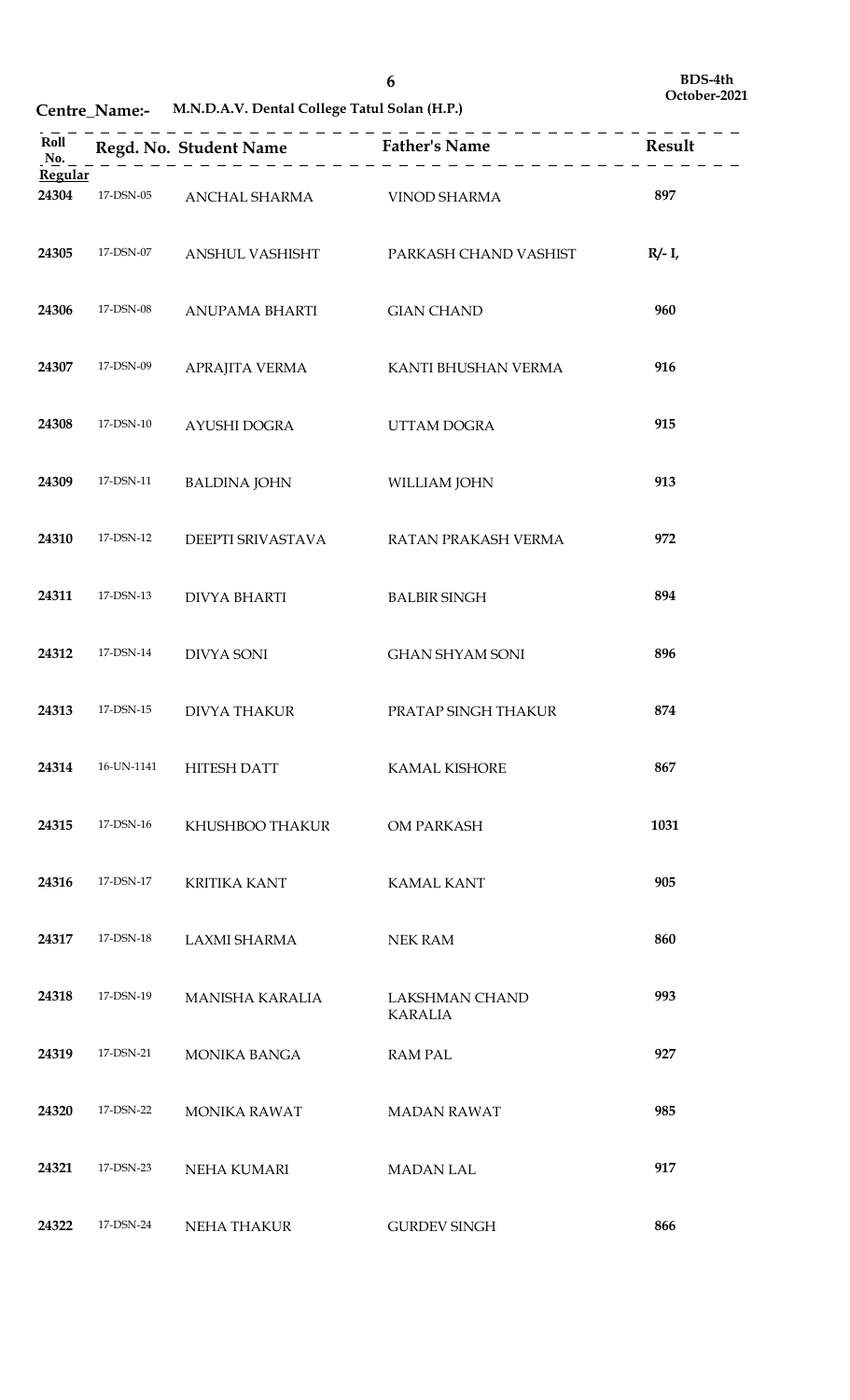**Centre\_Name:- M.N.D.A.V. Dental College Tatul Solan (H.P.)**

| Roll<br>No.      |                            |                                                                      | Regd. No. Student Name Father's Name Father's Mesult |               |
|------------------|----------------------------|----------------------------------------------------------------------|------------------------------------------------------|---------------|
| Regular<br>24323 | 17-DSN-25                  | NIDHI SINGH                                                          | ARVIND KUMAR SINGH                                   | 899           |
| 24324            | 17-DSN-26                  | NIKHIL SHARMA                                                        | LILA NAND SHARMA                                     | 876           |
| 24325            | 17-DSN-27                  | PALVI THAKUR                                                         | <b>KASHMIR SINGH</b>                                 | 920           |
| 24326            | 17-DSN-28                  | PAWMEELA THAKUR                                                      | <b>SAROOP CHAND</b>                                  | $R/- I$ ,     |
| 24328            | 17-DSN-30                  | RASHI SHARMA                                                         | RAJINDER KUMAR<br><b>SHARMA</b>                      | 1001          |
| 24329            | 17-DSN-31                  | RITIKA KUMARI                                                        | SUKHWINDER SINGH                                     | 903           |
| 24330            | 17-DSN-32                  | RUCHIKA KUMARI                                                       | <b>JOGINDER KUMAR</b>                                | 980           |
| 24332            | 17-DSN-35                  | <b>SHIWANGI</b>                                                      | <b>HARNAM SINGH</b>                                  | $R/- VIII$    |
| 24333            | 17-DSN-36                  | SHREEYA SHARMA                                                       | <b>SHAM SHARMA</b>                                   | 925           |
| 24334            | 17-DSN-37                  | SRISHTI CHOUDHARY                                                    | RAJESH CHOUDHARY                                     | R/- I, V, VI, |
| 24335            | 17-DSN-38                  | <b>SRISHTI RANA</b>                                                  | <b>RANDHIR RANA</b>                                  | 898           |
| 24336            | 17-DSN-39                  | <b>TUSHAR SHARMA</b>                                                 | RAM MURTI SHARMA                                     | 886           |
| 24337            | 17-DSN-40                  | <b>UPASANA</b>                                                       | <b>KRISHAN KUMAR</b>                                 | 907           |
| 24338            | 17-DSN-41                  | VIPASHA SHARMA                                                       | <b>DINESH SHARMA</b>                                 | 909           |
| 24201            | Centre_Name:-<br>17-DGN-47 | Bhojia Dental College & Hospital Budh, Baddi Solan<br>AANCHAL SHARMA | DHARMINDER SHARMA                                    | 1017          |
| 24202            | 17-DGN-29                  | <b>ADITI SHARMA</b>                                                  | <b>ARUN SHARMA</b>                                   | 1099          |
| 24203            | 17-DGN-40                  | <b>AKRITI</b>                                                        | YASHPAL                                              | 1084          |
| 24204            | 17-DGN-62                  | AMESHA BHOJIA                                                        | <b>VIKAS BHOJIA</b>                                  | 1060          |
| 24205            | 17-DGN-48                  | ANGEL KANDA                                                          | <b>AMIT KANDA</b>                                    | 946           |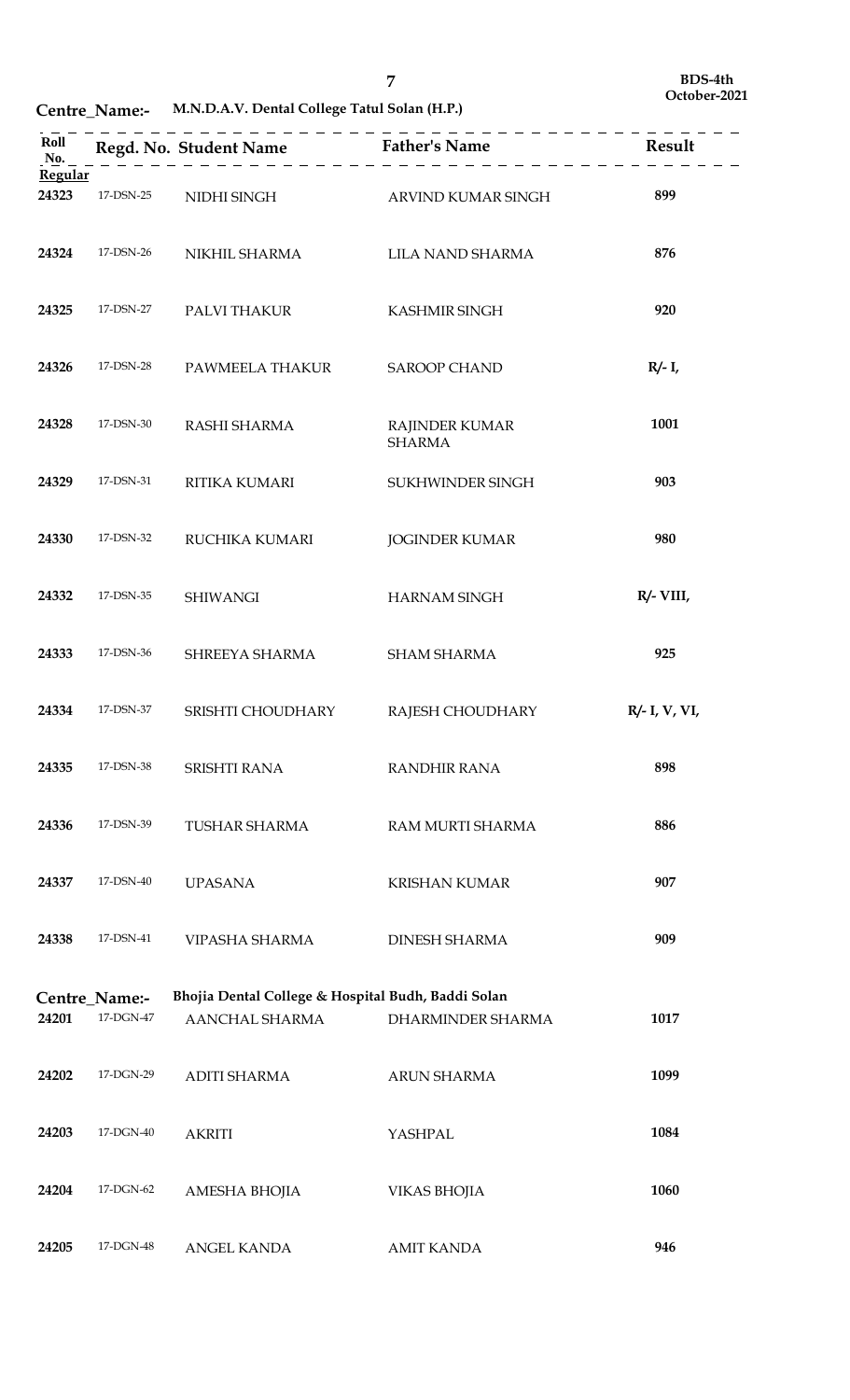**Centre\_Name:- Bhojia Dental College & Hospital Budh, Baddi Solan**

| Roll<br>No.      |           |                              | $    -$                |      |
|------------------|-----------|------------------------------|------------------------|------|
| Regular<br>24206 | 17-DGN-30 | ANJANI CHANDEL MANDEEP SINGH |                        | 1075 |
| 24208            | 17-DGN-25 | ARPITA SHARMA                | PANKAJ SHARMA          | 983  |
| 24209            | 17-DGN-14 | BHAVYA                       | MOHAN LAL              | 1107 |
| 24210            | 17-DGN-49 | <b>GARGI</b>                 | <b>RAJEEV KUMAR</b>    | 920  |
| 24211            | 17-DGN-63 | HEMLATA                      | <b>MANGAL SAIN</b>     | 938  |
| 24212            | 17-DGN-31 | ISHANI KATNORIA              | MANOHAR LAL            | 991  |
| 24213            | 17-DGN-42 | JEEVANJOT KAUR               | <b>SATNAM SINGH</b>    | 988  |
| 24214            | 17-DGN-54 | <b>JIGYASA SHARMA</b>        | SURESH KUMAR SHARMA    | 967  |
| 24215            | 17-DGN-61 | <b>KHUSHBOO</b>              | RAMAN DOGRA            | 940  |
| 24216            | 17-DGN-57 | MANSI SHARMA                 | NARESH SHARMA          | 953  |
| 24217            | 17-DGN-15 | <b>MEHAK</b>                 | RAJINDER KUMAR         | 952  |
| 24218            | 17-DGN-51 | NIHARIKA SHARMA              | <b>DINESH KUMAR</b>    | 1014 |
| 24219            | 17-DGN-27 | PARUL SHARMA                 | PRADEEP KUMAR          | 967  |
| 24220            | 17-DGN-39 | PAYAL BHARDWAJ               | NARINDER BHARDWAJ      | 939  |
| 24221            | 15-SL-596 | PRATIBHA GAZTA               | RAMESHWAR GAZTA        | 964  |
| 24222            | 17-DGN-17 | <b>PRIYANKA</b>              | RAJINDER KUMAR         | 1022 |
| 24223            | 17-DGN-33 | PURVI SHAH                   | <b>VIVEK SHAH</b>      | 988  |
| 24224            | 17-DGN-26 | RAGINI SHARMA                | SUSHIL SHARMA          | 1037 |
| 24225            | 17-DGN-64 | <b>RAVNEET KAUR</b>          | <b>BALVINDER SINGH</b> | 991  |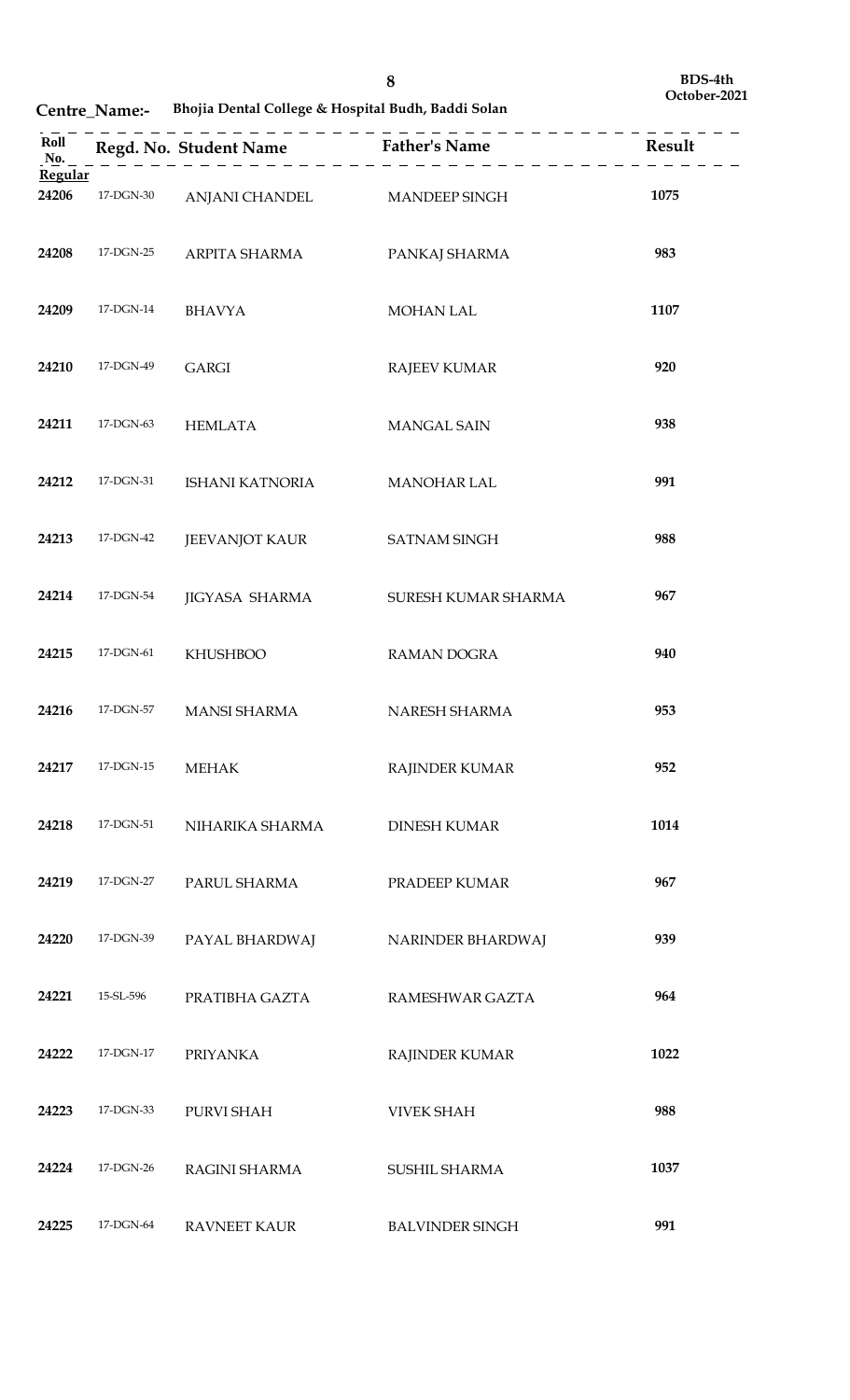**Centre\_Name:- Bhojia Dental College & Hospital Budh, Baddi Solan**

| Roll<br>No. |           |                                |                                        |      |
|-------------|-----------|--------------------------------|----------------------------------------|------|
| Regular     |           |                                |                                        |      |
| 24226       | 17-DGN-43 | SAGARIKA SHARMA ARUN K. SHARMA |                                        | 1001 |
| 24227       | 17-DGN-18 | <b>SHAGUN RANA</b>             | YASHPAL SINGH RANA                     | 1085 |
| 24228       | 17-DGN-37 | <b>SHAGUN RANA</b>             | <b>AMARNATH RANA</b>                   | 1068 |
| 24229       | 17-DGN-16 | SHIREEN FOTEDAR                | <b>SATISH K FOTEDAR</b>                | 987  |
| 24230       | 17-DGN-19 | <b>SHIVANI</b>                 | MAHENDER KUMAR                         | 1037 |
| 24231       | 17-DGN-41 | SHIVANI JASWAL                 | VIJAY PAL SINGH                        | 962  |
| 24232       | 17-DGN-66 | SHIVANI SHARMA                 | TARA CHAND SHARMA                      | 941  |
| 24233       | 17-DGN-23 | SHIVANI VERMA                  | HOSHIAR SINGH VERMA                    | 992  |
| 24234       | 17-DGN-59 | SHRUTI JASWAL                  | <b>RAVINDER KUMAR</b><br><b>JASWAL</b> | 965  |
| 24235       | 17-DGN-38 | <b>SIMRANJEET KAUR</b>         | NARINDER SINGH                         | 1003 |
| 24236       | 17-DGN-21 | SRISHTI GUPTA                  | NAVNEET GUPTA                          | 1077 |
| 24237       | 17-DGN-34 | <b>SUKANYA KAUNDAL</b>         | <b>VIJAY KAUNDAL</b>                   | 952  |
| 24238       | 17-DGN-32 | SUSHMITA CHAUHAN               | SUNIL DUTT CHAUHAN                     | 993  |
| 24239       | 17-DGN-24 | <b>TAMANNA BANSAL</b>          | <b>RAKESH BANSAL</b>                   | 1011 |
| 24241       | 17-DGN-22 | <b>TANVI</b>                   | <b>SUBHASH CHANDER</b>                 | 966  |
| 24242       | 17-DGN-60 | VAISHALI MOHAN                 | VISHWA MOHAN                           | 1002 |
| 24244       | 17-DGN-55 | ALOK PRIYADARSHI               | <b>BIRENDRA KUMAR</b>                  | 952  |
| 24246       | 17-DGN-20 | <b>ARYAN</b>                   | <b>BUDHI CHAND</b>                     | 942  |
| 24247       | 17-DGN-53 | AYUSHMAN BHARDWAJ              | TARUN BHARDWAJ                         | 942  |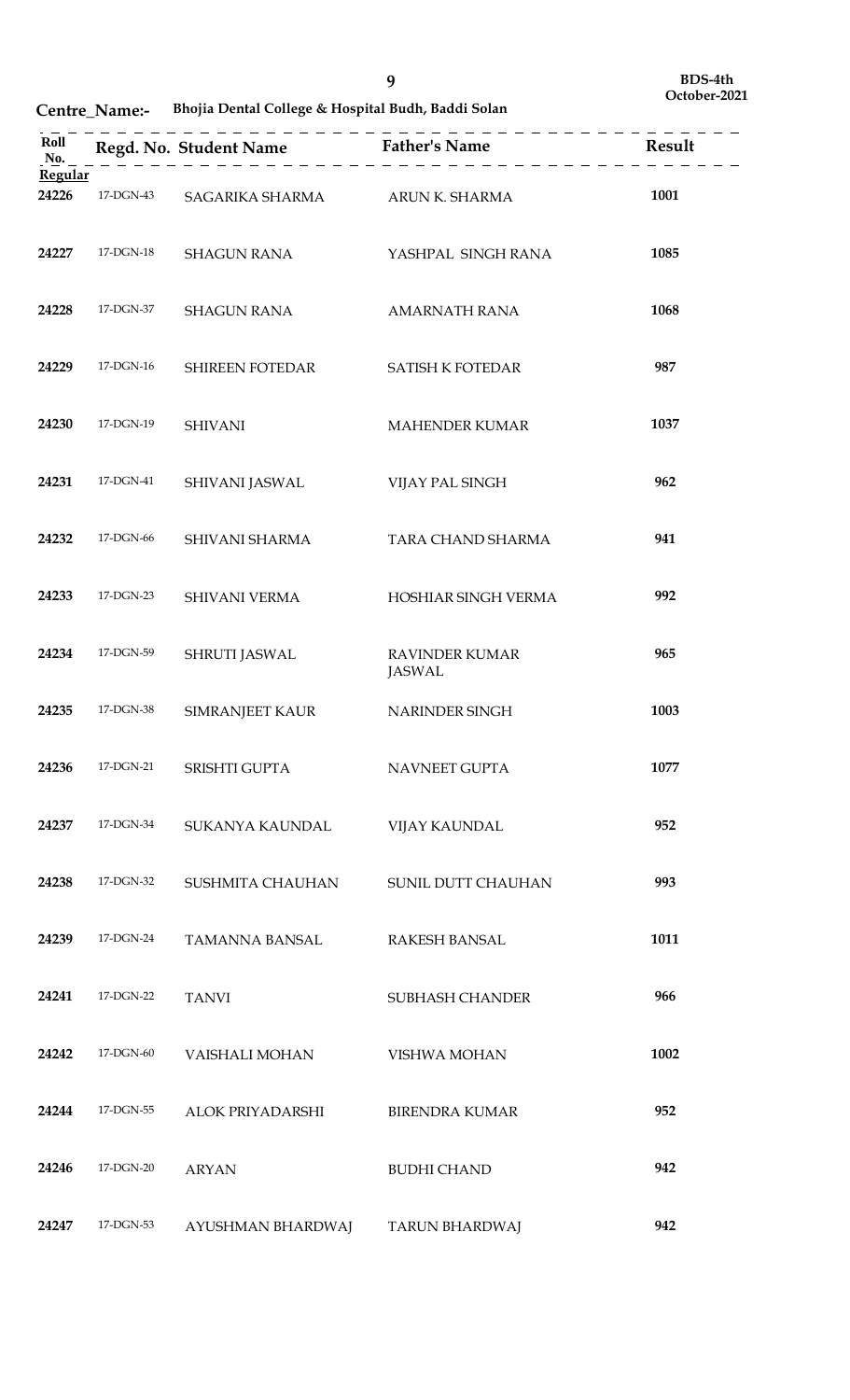**Centre\_Name:- Bhojia Dental College & Hospital Budh, Baddi Solan**

| Roll<br>No.      |                             |                      | -----------------------------                                                              |                   |
|------------------|-----------------------------|----------------------|--------------------------------------------------------------------------------------------|-------------------|
| Regular<br>24248 | 17-DGN-52                   | <b>GUNEET CHAWLA</b> | ROMINDER CHAWLA                                                                            | 991               |
| 24249            | 17-DGN-35                   | GURPREET SINGH       | GURCHARAN SINGH                                                                            | 939               |
| 24251            | 17-DGN-36                   | <b>MUKUL SNEHI</b>   | <b>RAJESH SNEHI</b>                                                                        | 1029              |
| 24253            | 17-DGN-67                   | SIMRANJEET SINGH     | <b>GURNAM SINGH</b>                                                                        | 951               |
| 24255            | 17-DGN-45                   | ZAMAN UDDIN AHMED    | ROHMATUL ISLAM                                                                             | 959               |
| 23420            | Centre_Name:-<br>16-HIDS-31 | AMBALIKA THAKUR      | Himachal Institute of Dental Sciences Paonta Sahib Sirmour (H.P.)<br><b>RAKESH CHAUHAN</b> | 835               |
| 23441            | 16-HIDS-48                  | KIRAN BHARDWAJ       | <b>KARAM SINGH</b>                                                                         | 882               |
| 23443            | 16-HIDS-17                  | KSHITIJ SHARMA       | <b>MOOL RAJ</b>                                                                            | 879               |
| 23451            | 16-HIDS-19                  | NIDHI THAKUR         | <b>ARJUN SINGH</b>                                                                         | 839               |
| 24401            | 17-HIDS-12                  | AAKANSHA DARNAL      | <b>MAHESH DARNAL</b>                                                                       | 1055              |
| 24402            | 17-HIDS-13                  | AAKRITI BHARDWAJ     | <b>HAMENT SHARMA</b>                                                                       | 1030              |
| 24403            | 17-HIDS-14                  | AARZOO THAKUR        | ASHWANI KUMAR                                                                              | 1007              |
| 24404            | 17-HIDS-15                  | <b>AGRIM SHARMA</b>  | RAJAN SHARMA                                                                               | 984               |
| 24405            | 17-HIDS-16                  | <b>AKSHAT BHAGAT</b> | <b>BODH RAJ</b>                                                                            | 964               |
| 24406            | 17-HIDS-17                  | <b>ALISHA THAKUR</b> | <b>TEJBIR SINGH</b>                                                                        | R/- Re-Appear-All |
| 24407            | 17-HIDS-18                  | <b>AMITA THAKUR</b>  | RANJIT SINGH THAKUR                                                                        | 985               |
| 24408            | 17-HIDS-19                  | <b>AMRITA SAINI</b>  | KULWINDER SINGH                                                                            | 935               |
| 24409            | 17-HIDS-20                  | <b>ANCHAL</b>        | <b>ASHWANI KUMAR</b>                                                                       | 949               |
| 24410            | 17-HIDS-21                  | ANJALI NAUTIYAL      | SANJAY NAUTIYAL                                                                            | 986               |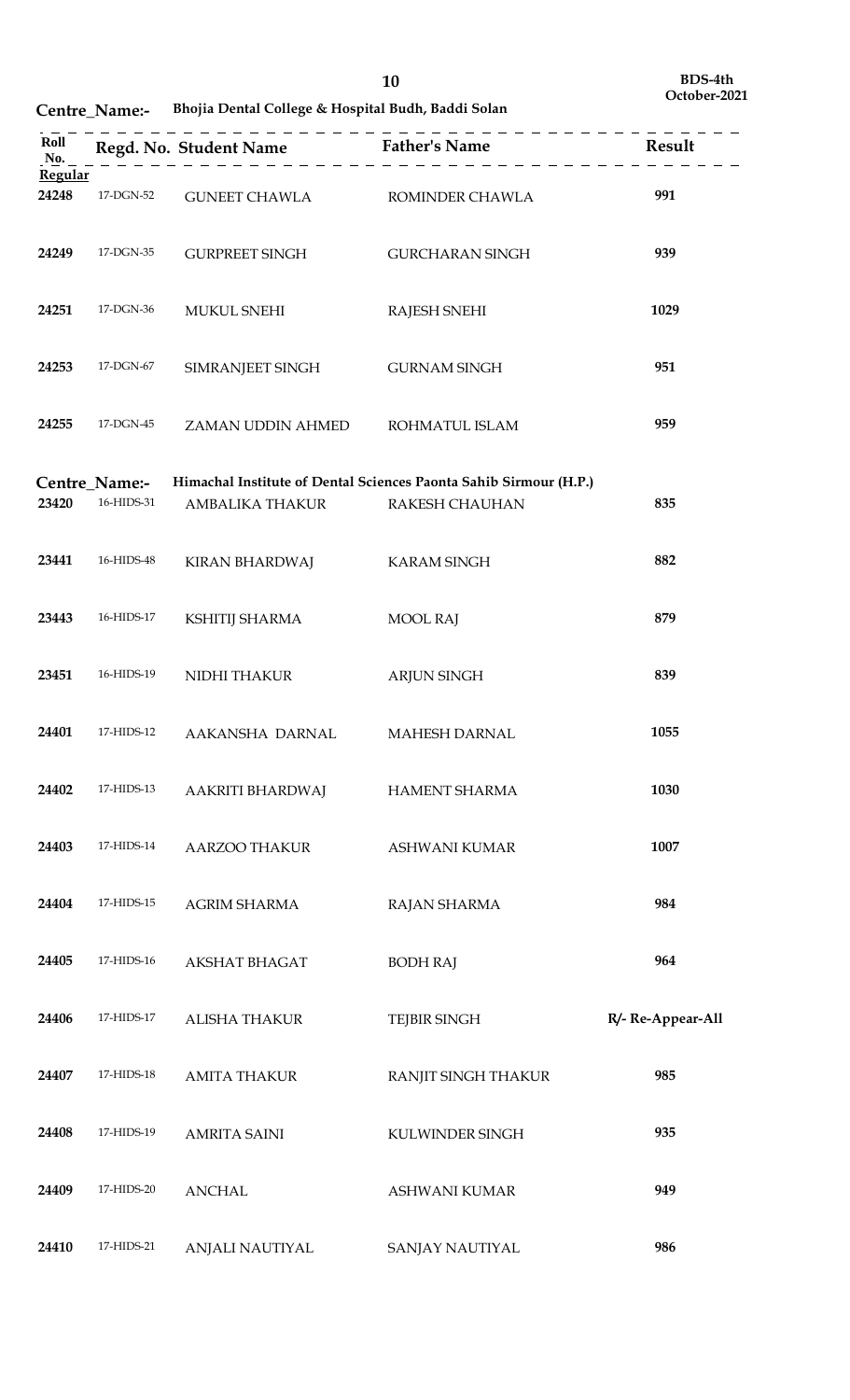| Roll<br>No.      |            |                        | Regd. No. Student Name<br>$F_{2} = 2$<br>$F_{3} = 2$<br>$F_{4} = 2$<br>$F_{5} = 2$<br>$F_{6} = 2$<br>$F_{7} = 2$<br>$F_{8} = 2$<br>$F_{9} = 2$<br>$F_{10} = 2$<br>$F_{11} = 2$<br>$F_{12} = 2$<br>$F_{13} = 2$<br>$F_{14} = 2$<br>$F_{15} = 2$<br>$    -$ |      |
|------------------|------------|------------------------|-----------------------------------------------------------------------------------------------------------------------------------------------------------------------------------------------------------------------------------------------------------|------|
| Regular<br>24411 | 17-HIDS-22 | ANKITA SAHU            | MANJIT KUMAR SAHU                                                                                                                                                                                                                                         | 988  |
| 24412            | 17-HIDS-23 | ANKITA SINHA           | ARBIND KUMAR SINGH                                                                                                                                                                                                                                        | 934  |
| 24413            | 17-HIDS-25 | <b>ANSHUL SETHI</b>    | ASHOK KUMAR SETHI                                                                                                                                                                                                                                         | 940  |
| 24414            | 17-HIDS-26 | <b>ANU RANA</b>        | PARKASH CHAND RANA                                                                                                                                                                                                                                        | 1015 |
| 24415            | 17-HIDS-27 | <b>BHARTI DHARIYA</b>  | RAJAN DHARIYA                                                                                                                                                                                                                                             | 985  |
| 24416            | 17-HIDS-28 | CHINMAYA CHAUHAN       | ANIL KUMAR SINGH                                                                                                                                                                                                                                          | 1091 |
| 24417            | 17-HIDS-29 | <b>DAMINI CHOPRA</b>   | YASH CHOPRA                                                                                                                                                                                                                                               | 1062 |
| 24418            | 17-HIDS-30 | <b>DEEPSHIKHA</b>      | <b>GOPAL SINGH</b>                                                                                                                                                                                                                                        | 958  |
| 24419            | 17-HIDS-31 | ELHO RICHA             | TEPUSHIO RICHA                                                                                                                                                                                                                                            | 967  |
| 24420            | 17-HIDS-32 | <b>GARIMA</b>          | AMBA DUTT SHARMA                                                                                                                                                                                                                                          | 1084 |
| 24421            | 17-HIDS-33 | <b>GEETA DEVI</b>      | <b>ROSHAN LAL</b>                                                                                                                                                                                                                                         | 1014 |
| 24422            | 17-HIDS-34 | <b>HARSH DHIMAN</b>    | <b>VISHAL</b>                                                                                                                                                                                                                                             | 963  |
| 24423            | 17-HIDS-35 | <b>HARSHITA</b>        | <b>MANGAT RAM</b>                                                                                                                                                                                                                                         | 1143 |
| 24424            | 17-HIDS-36 | HARSHNA HANDOO         | DILEEP KUMAR HANDOO                                                                                                                                                                                                                                       | 925  |
| 24425            | 17-HIDS-37 | <b>INDERPREET KAUR</b> | <b>BHUPINDER SINGH</b>                                                                                                                                                                                                                                    | 1050 |
| 24426            | 16-STB-60  | <b>JASLEEN KAUR</b>    | P. P SINGH                                                                                                                                                                                                                                                | 995  |
| 24427            | 17-HIDS-38 | <b>JASMINE</b>         | <b>GIAN CHAUHAN</b>                                                                                                                                                                                                                                       | 1068 |
| 24428            | 17-HIDS-39 | <b>JASMINE KAUR</b>    | <b>AMARJIT SINGH</b>                                                                                                                                                                                                                                      | 977  |
| 24429            | 17-HIDS-40 | <b>JATIN LACHOTRA</b>  | <b>VIJAY KUMAR</b>                                                                                                                                                                                                                                        | 958  |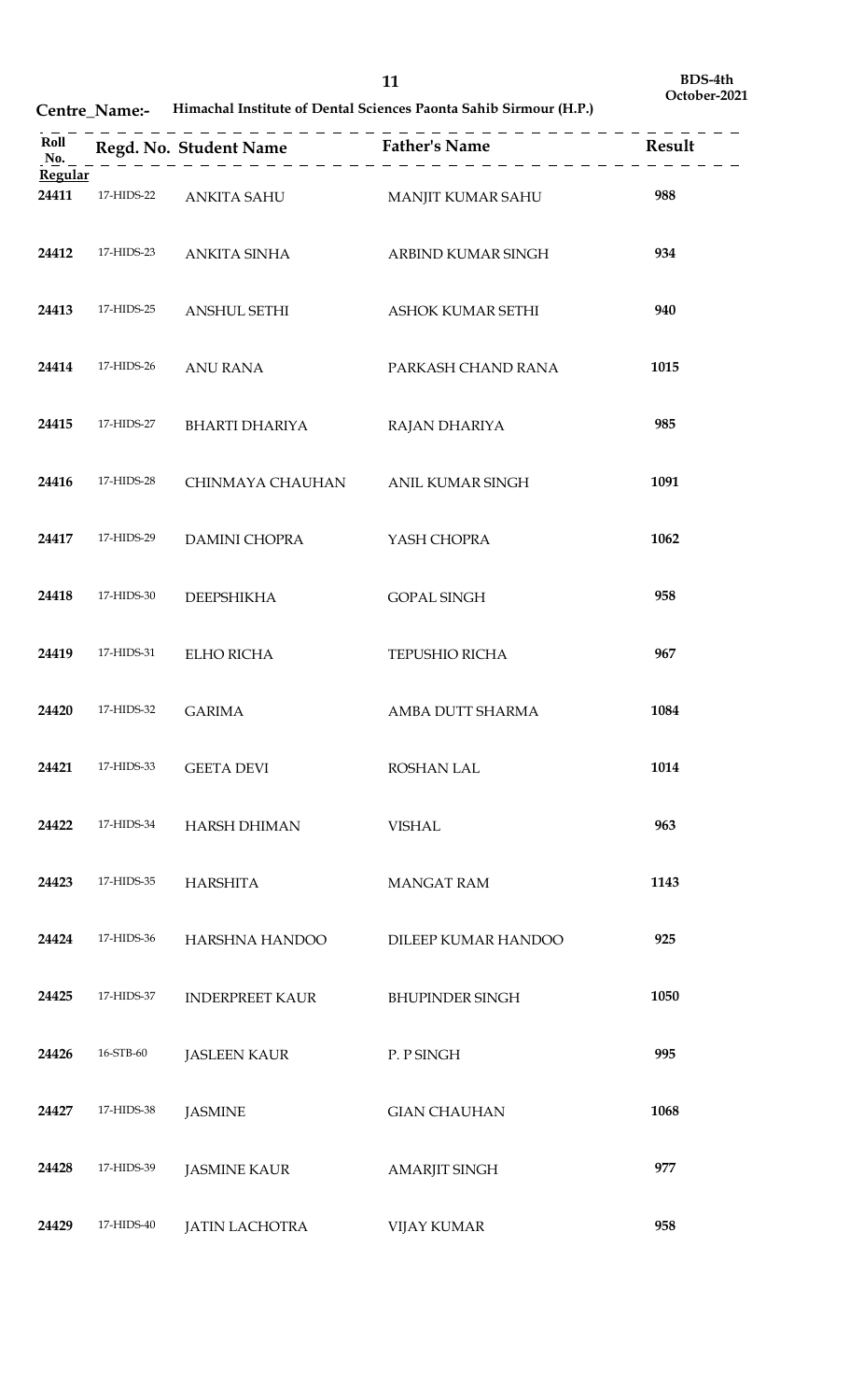| Roll<br>No. |            |                                    |                                             |      |
|-------------|------------|------------------------------------|---------------------------------------------|------|
| Regular     |            |                                    |                                             |      |
| 24430       | 17-HIDS-41 | JYOTI RANA                         | KRISHAN CHAND                               | 991  |
| 24431       | 17-HIDS-42 | KAJAL GAHLOTH                      | NARINDER KUMAR                              | 993  |
| 24432       | 17-HIDS-44 | <b>KAMYA GOEL</b>                  | DINESH KUMAR GOEL                           | 1038 |
| 24433       | 17-HIDS-45 | <b>KANIKA DHIMAN</b>               | <b>ANIL DHIMAN</b>                          | 946  |
| 24434       | 17-HIDS-46 | KANIKA SINGH                       | <b>VAKIL SINGH</b>                          | 1012 |
| 24436       | 17-HIDS-48 | KISHORE RAJ BORAH                  | PRADIP BORAH                                | 935  |
| 24437       | 17-HIDS-49 | KRITI AWASTHI                      | RAJNISH AWASTHI                             | 1056 |
| 24438       | 17-HIDS-50 | KUNJAN KARAM CHAND<br><b>NALOT</b> | <b>KARAM CHAND</b><br><b>DURGADAS NALOT</b> | 1169 |
| 24439       | 17-HIDS-51 | LAVINA KAMAL                       | THAKUR DAS KAMAL                            | 1028 |
| 24440       | 17-HIDS-52 | <b>MAHIMA NEGI</b>                 | MOHAN SINGH NEGI                            | 1009 |
| 24441       | 17-HIDS-53 | <b>MANSI GUPTA</b>                 | RAJNEESH KUMAR GUPTA                        | 924  |
| 24442       | 17-HIDS-54 | <b>MANSI SHARMA</b>                | SANJEEV KUMAR SHARMA                        | 1032 |
| 24443       | 17-HIDS-55 | <b>MAYANK DHINGRA</b>              | <b>RAMESH KUMAR</b>                         | 984  |
| 24444       | 17-HIDS-56 | MRIDUL SIPPY                       | PIAR CHAND SIPPY                            | 986  |
| 24445       | 17-HIDS-57 | MUSHARAF SULTAN                    | MOHAMMAD SULTAN<br><b>SHAH</b>              | 1146 |
| 24446       | 17-HIDS-58 | NEHA CHANDEL                       | PRAVEEN KUMAR<br><b>CHANDEL</b>             | 929  |
| 24447       | 17-HIDS-59 | NIKHIL KUMAR                       | <b>MAHESH KUMAR</b>                         | 959  |
| 24448       | 17-HIDS-60 | NIPUN GUPTA                        | <b>ANISH GUPTA</b>                          | 1016 |
| 24449       | 17-HIDS-61 | POOJA                              | ROOP LAL                                    | 983  |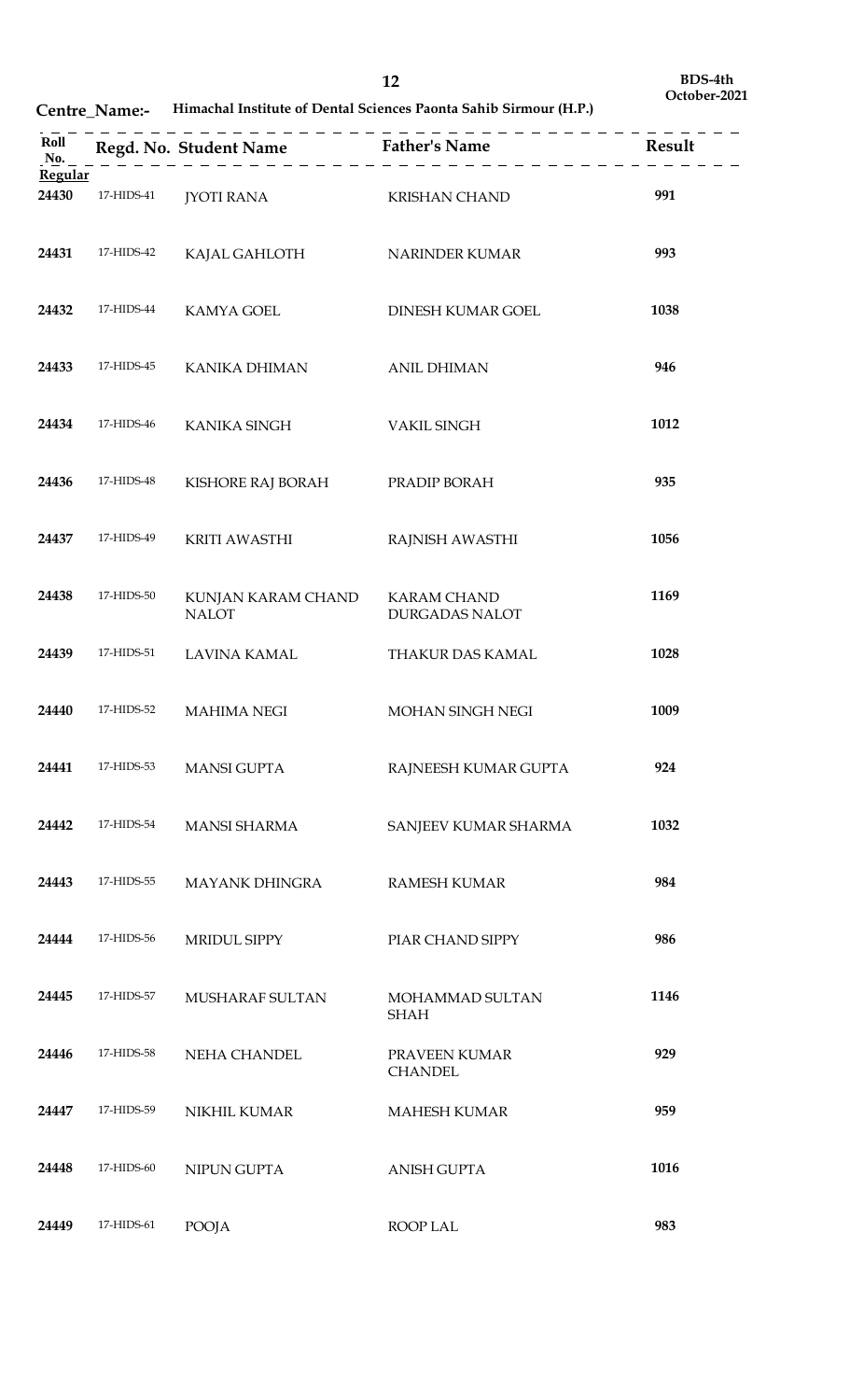| Roll<br>No.      |            |                                        | Regd. No. Student Name Father's Name Result |           |
|------------------|------------|----------------------------------------|---------------------------------------------|-----------|
| Regular<br>24450 | 17-HIDS-62 | <b>PRAGYA</b>                          | <b>BIKASH CHANDRA</b><br><b>PANDEY</b>      | 1066      |
| 24452            | 17-HIDS-64 | PREETIKA CHAUHAN                       | SANJAY CHAUHAN                              | 886       |
| 24453            | 17-HIDS-65 | PRINCE KUMAR                           | MOHINDER SINGH                              | 993       |
| 24454            | 17-HIDS-66 | PRIYA THAKUR                           | SUBHASH CHAND                               | $R/- V$ , |
| 24455            | 17-HIDS-67 | PRIYANKA SHARMA                        | RAJIV KUMAR SHARMA                          | 902       |
| 24456            | 17-HIDS-68 | RACHITA TANGRI                         | <b>VIVEK TANGRI</b>                         | $R/- V$ , |
| 24458            | 17-HIDS-70 | ROMANA ZAHOOR                          | ZAHOOR AHMAD<br><b>MAKHDOOMI</b>            | 1050      |
| 24459            | 17-HIDS-71 | SABAHAT BUKHARI                        | ARAB HUSSAIN SHAH                           | 876       |
| 24461            | 17-HIDS-73 | <b>SAHIB SINGH</b>                     | <b>DALJEET SINGH</b>                        | 965       |
| 24462            | 17-HIDS-74 | SAKSHI AGGARWAL                        | <b>VIPIN BIHARI</b>                         | 999       |
| 24463            | 17-HIDS-75 | <b>SAKSHI JAIN</b>                     | <b>NEERAJ JAIN</b>                          | 999       |
| 24464            | 17-HIDS-76 | <b>SANA NAIM</b>                       | NAEEMUDDIN KHAN                             | 989       |
| 24465            | 17-HIDS-77 | <b>SANCHI PRAMOD</b><br><b>MESHRAM</b> | PRAMOD MESHRAM                              | $R/- V$ , |
| 24466            | 17-HIDS-78 | SANGEETA WALI                          | <b>MAHINDER WALI</b>                        | 964       |
| 24467            | 17-HIDS-79 | SHIKHA BHOGAL                          | RAMESH CHAND BHOGAL                         | 1006      |
| 24468            | 17-HIDS-80 | SHIV MEHAK BAKSHI                      | SUNIL KUMAR BAKSHI                          | 971       |
| 24469            | 17-HIDS-81 | SHIVANJALI SHARMA                      | RAJNEESH KUMAR<br><b>SHARMA</b>             | 927       |
| 24470            | 17-HIDS-82 | <b>SHRUTI</b>                          | <b>KAMAL KISHORE</b>                        | 1037      |
| 24471            | 17-HIDS-83 | <b>SHUBHANGI</b>                       | <b>GURDIAL SINGH</b>                        | 937       |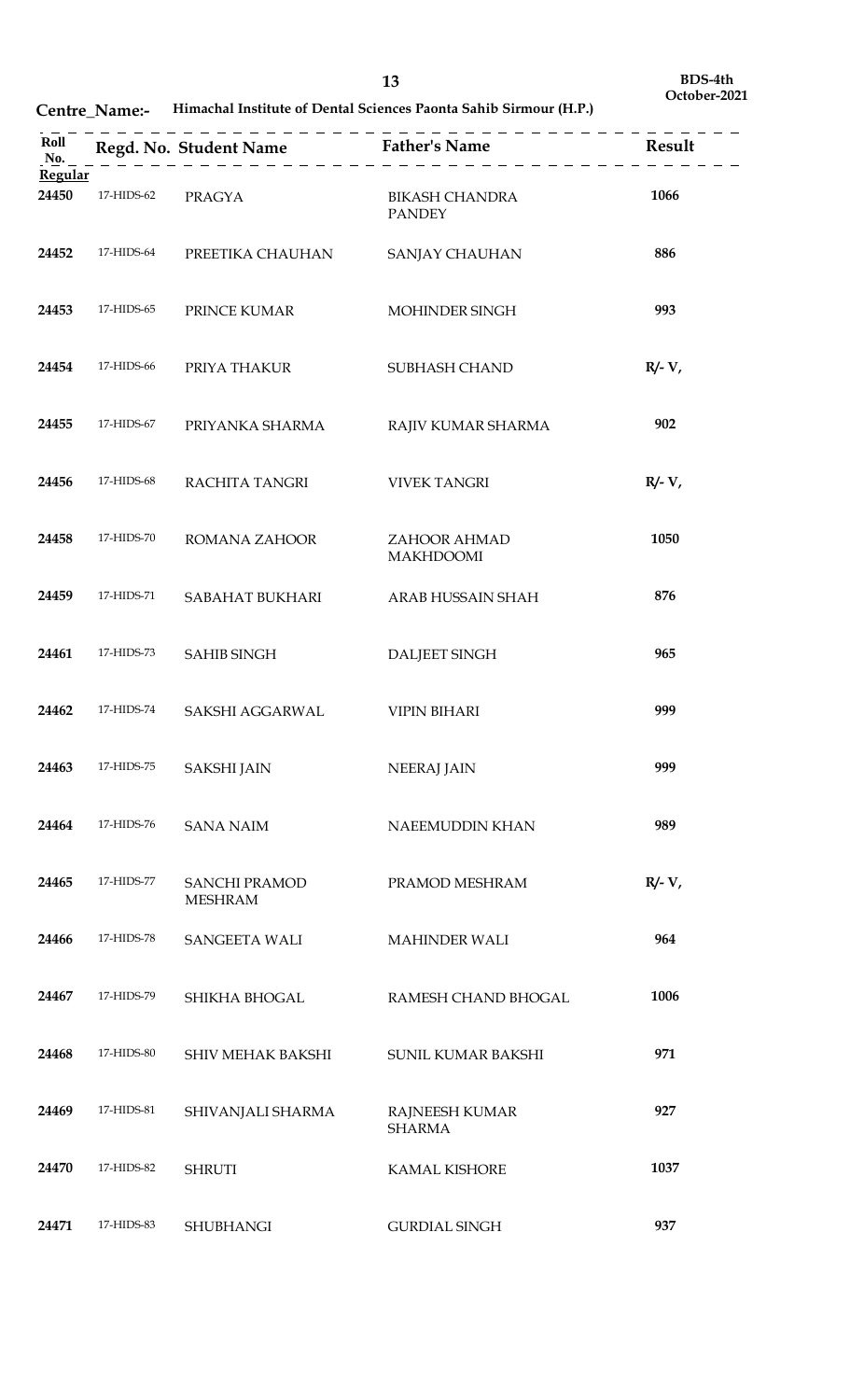|                  |             |                     | --------------------------------------    |      |
|------------------|-------------|---------------------|-------------------------------------------|------|
| Regular<br>24472 | 17-HIDS-84  | SIDRA RAO           | <b>ASLAM RAO</b>                          | 1003 |
| 24473            | 17-HIDS-85  | SIYA SHARMA         | SHIV KUMAR SHARMA                         | 896  |
| 24475            | 17-HIDS-87  | SONAKSHI AZAD       | <b>SURESH AZAD</b>                        | 943  |
| 24476            | 17-HIDS-88  | SONALI              | <b>HARBANS LAL</b>                        | 975  |
| 24477            | 17-HIDS-89  | <b>SONU PERME</b>   | <b>UKYAR PERME</b>                        | 1015 |
| 24478            | 17-HIDS-90  | <b>SUMIT MISHRA</b> | KAMLESH MISHRA                            | 931  |
| 24479            | 17-HIDS-91  | SWARNA DIPTI        | <b>SAROJ KUMAR PANDEY</b>                 | 948  |
| 24480            | 17-HIDS-92  | SWETA MISHRA        | J.K. MISHRA                               | 1032 |
| 24481            | 17-HIDS-93  | SWETA SHARMA        | <b>SURESH KUMAR</b>                       | 987  |
| 24482            | 17-HIDS-94  | <b>TAMANNA</b>      | <b>RAJU RAM</b>                           | 887  |
| 24483            | 17-HIDS-95  | TAWSEEF QADIR BHAT  | <b>GHULAM QADIR BHAT</b>                  | 1017 |
| 24484            | 17-HIDS-96  | TONMOYEE HANDIQUE   | <b>MOHAN CHANDRA</b><br><b>HANDIQUE</b>   | 992  |
| 24486            | 17-HIDS-98  | VAIBHY KASHYAP      | VINOD KASHYAP                             | 945  |
| 24487            | 17-HIDS-99  | VAISHALI CHAUDHARY  | <b>JOGINDER SINGH</b><br><b>CHAUDHARY</b> | 1048 |
| 24488            | 17-HIDS-100 | VAISHALI VERMA      | <b>R.L VERMA</b>                          | 1042 |
| 24489            | 17-HIDS-101 | <b>VIBHUTI GARG</b> | <b>RUPESH GARG</b>                        | 1063 |
| 24490            | 17-HIDS-102 | VIKRANT VERMA       | <b>VIJAY VERMA</b>                        | 977  |
| 24491            | 17-HIDS-103 | <b>VIPUL RAJ</b>    | <b>ASHOK RAJ</b>                          | 1025 |
| 24492            | 17-HIDS-104 | VISHAL MISHRA       | ASHOK KUMAR MISHRA                        | 978  |